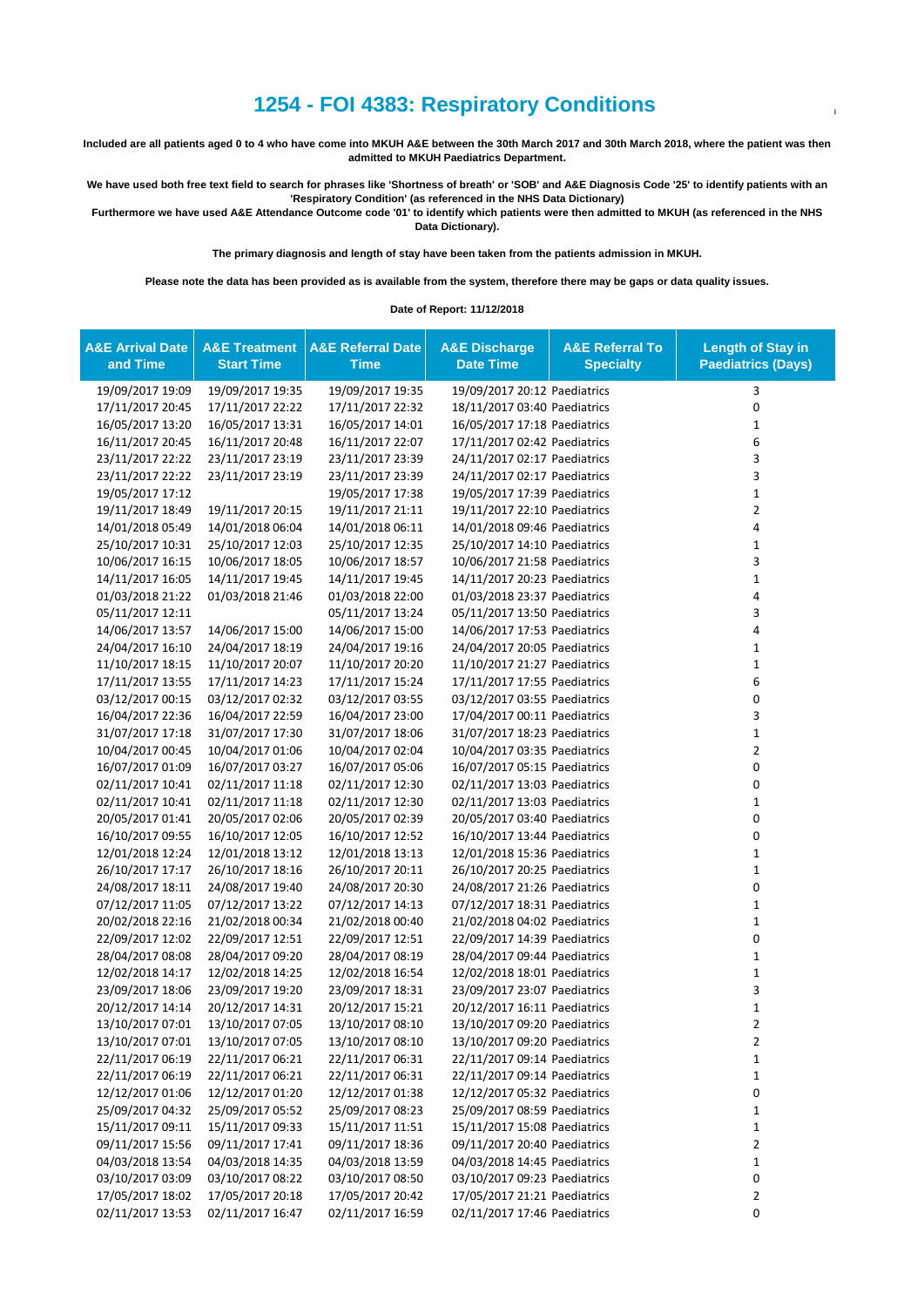| 17/05/2017 18:02 | 17/05/2017 20:18 | 17/05/2017 20:42 | 17/05/2017 21:21 Paediatrics | $\overline{2}$ |
|------------------|------------------|------------------|------------------------------|----------------|
| 30/12/2017 09:56 | 30/12/2017 10:32 | 30/12/2017 12:44 | 30/12/2017 13:30 Paediatrics | $\pmb{0}$      |
| 01/05/2017 22:20 | 01/05/2017 22:57 | 01/05/2017 23:09 | 02/05/2017 01:42 Paediatrics | $\pmb{0}$      |
| 25/09/2017 18:04 | 25/09/2017 20:07 | 25/09/2017 18:34 | 25/09/2017 22:46 Paediatrics | $\overline{2}$ |
| 03/12/2017 01:44 | 03/12/2017 04:44 |                  | 03/12/2017 05:33 Paediatrics | $\mathbf{1}$   |
| 21/06/2017 14:32 | 21/06/2017 15:16 | 21/06/2017 16:16 | 21/06/2017 16:52 Paediatrics | $\overline{2}$ |
|                  |                  |                  |                              |                |
| 17/08/2017 07:50 | 17/08/2017 08:15 | 17/08/2017 09:55 | 17/08/2017 11:49 Paediatrics | $\overline{2}$ |
| 03/01/2018 14:57 | 03/01/2018 15:18 | 03/01/2018 16:34 | 03/01/2018 19:13 Paediatrics | $\pmb{0}$      |
| 14/01/2018 07:46 | 14/01/2018 08:21 | 14/01/2018 07:58 | 14/01/2018 09:16 Paediatrics | $\pmb{0}$      |
| 26/12/2017 19:32 | 26/12/2017 20:48 | 26/12/2017 21:25 | 26/12/2017 22:29 Paediatrics | $\mathbf{1}$   |
| 16/11/2017 14:31 | 16/11/2017 15:34 | 16/11/2017 15:37 | 16/11/2017 15:47 Paediatrics | $\mathbf{1}$   |
| 15/10/2017 18:24 | 15/10/2017 19:07 | 15/10/2017 20:30 | 15/10/2017 21:18 Paediatrics | $\overline{2}$ |
| 26/03/2018 16:46 | 26/03/2018 17:08 | 26/03/2018 17:41 | 26/03/2018 18:32 Paediatrics | $\pmb{0}$      |
|                  |                  |                  |                              |                |
| 24/06/2017 10:47 | 24/06/2017 11:40 | 24/06/2017 11:56 | 24/06/2017 13:33 Paediatrics | $\pmb{0}$      |
| 26/11/2017 10:25 | 26/11/2017 13:07 | 26/11/2017 13:30 | 26/11/2017 18:30 Paediatrics | $\pmb{0}$      |
| 07/05/2017 21:39 | 07/05/2017 22:29 | 07/05/2017 22:57 | 08/05/2017 01:19 Paediatrics | $\mathbf{1}$   |
| 19/09/2017 20:27 | 19/09/2017 20:49 | 19/09/2017 21:10 | 19/09/2017 21:36 Paediatrics | $\mathbf{1}$   |
| 16/08/2017 05:32 | 16/08/2017 05:46 | 16/08/2017 06:59 | 16/08/2017 07:20 Paediatrics | $\pmb{0}$      |
| 24/07/2017 16:16 | 24/07/2017 17:16 | 24/07/2017 17:20 | 24/07/2017 17:52 Paediatrics | $\pmb{0}$      |
| 11/12/2017 19:08 | 11/12/2017 19:40 | 11/12/2017 20:37 | 11/12/2017 22:58 Paediatrics | 5              |
|                  |                  |                  |                              |                |
| 27/04/2017 17:42 | 27/04/2017 18:13 | 27/04/2017 18:17 | 27/04/2017 21:04 Paediatrics | $\mathbf{1}$   |
| 14/09/2017 17:33 | 14/09/2017 20:04 | 14/09/2017 20:47 | 14/09/2017 21:11 Paediatrics | $\pmb{0}$      |
| 05/07/2017 20:46 | 05/07/2017 22:20 | 05/07/2017 22:20 | 06/07/2017 00:36 Paediatrics | $\mathbf{1}$   |
| 29/09/2017 16:02 | 29/09/2017 16:32 | 29/09/2017 17:25 | 29/09/2017 19:53 Paediatrics | $\overline{2}$ |
| 06/11/2017 10:40 | 06/11/2017 12:16 |                  | 06/11/2017 14:27 Paediatrics | $\pmb{0}$      |
| 25/10/2017 10:40 | 25/10/2017 11:42 | 25/10/2017 12:22 | 25/10/2017 13:26 Paediatrics | $\overline{2}$ |
|                  |                  |                  |                              |                |
| 18/10/2017 19:03 | 18/10/2017 19:55 | 18/10/2017 20:29 | 18/10/2017 20:54 Paediatrics | $\mathbf{1}$   |
| 07/01/2018 06:29 | 07/01/2018 07:16 | 07/01/2018 07:42 | 07/01/2018 08:49 Paediatrics | $\pmb{0}$      |
| 05/02/2018 11:15 | 05/02/2018 14:07 | 05/02/2018 14:22 | 05/02/2018 19:21 Paediatrics | $\overline{2}$ |
| 02/02/2018 23:25 | 03/02/2018 00:38 | 03/02/2018 01:46 | 03/02/2018 03:19 Paediatrics | $\mathbf{1}$   |
| 02/02/2018 23:25 | 03/02/2018 00:38 | 03/02/2018 01:46 | 03/02/2018 03:19 Paediatrics | $\mathbf{1}$   |
| 05/08/2017 21:37 | 05/08/2017 22:45 | 05/08/2017 22:45 | 05/08/2017 23:09 Paediatrics | $\pmb{0}$      |
| 09/11/2017 12:24 | 09/11/2017 15:03 | 09/11/2017 13:28 | 09/11/2017 15:24 Paediatrics | $\overline{a}$ |
|                  |                  |                  |                              |                |
| 30/09/2017 08:58 | 30/09/2017 10:05 | 30/09/2017 10:30 | 30/09/2017 10:50 Paediatrics | $\pmb{0}$      |
| 02/01/2018 15:47 | 02/01/2018 16:36 | 02/01/2018 17:26 | 02/01/2018 21:03 Paediatrics | $\mathsf 3$    |
| 06/12/2017 14:41 | 06/12/2017 17:30 | 06/12/2017 18:03 | 06/12/2017 21:16 Paediatrics | $\overline{2}$ |
| 17/11/2017 20:30 | 17/11/2017 20:40 | 17/11/2017 21:37 | 18/11/2017 03:38 Paediatrics | $\mathbf{1}$   |
| 27/11/2017 19:48 | 27/11/2017 20:55 | 27/11/2017 19:52 | 27/11/2017 23:05 Paediatrics | 4              |
| 17/12/2017 05:43 | 17/12/2017 06:09 | 17/12/2017 06:48 | 17/12/2017 08:05 Paediatrics | $\overline{a}$ |
| 28/10/2017 18:51 | 28/10/2017 19:10 | 28/10/2017 19:30 | 28/10/2017 20:14 Paediatrics | $\overline{2}$ |
|                  |                  |                  |                              |                |
| 22/08/2017 19:50 | 22/08/2017 21:05 | 22/08/2017 22:01 | 22/08/2017 22:28 Paediatrics | $\overline{2}$ |
| 18/10/2017 03:39 | 18/10/2017 03:52 | 18/10/2017 04:20 | 18/10/2017 06:41 Paediatrics | $\overline{2}$ |
| 18/10/2017 03:39 | 18/10/2017 03:52 | 18/10/2017 04:20 | 18/10/2017 06:41 Paediatrics | $\overline{2}$ |
| 22/08/2017 19:50 | 22/08/2017 21:05 | 22/08/2017 22:01 | 22/08/2017 22:28 Paediatrics | $\overline{2}$ |
| 22/08/2017 19:50 | 22/08/2017 21:05 | 22/08/2017 22:01 | 22/08/2017 22:28 Paediatrics | $\overline{2}$ |
| 05/02/2018 08:15 | 05/02/2018 08:31 | 05/02/2018 08:31 | 05/02/2018 11:50 Paediatrics | $\overline{2}$ |
| 23/12/2017 00:08 | 23/12/2017 01:00 | 23/12/2017 00:39 | 23/12/2017 01:01 Paediatrics | $\mathbf{1}$   |
|                  |                  |                  |                              |                |
| 24/11/2017 19:45 | 24/11/2017 22:33 | 24/11/2017 22:42 | 24/11/2017 23:26 Paediatrics | 0              |
| 06/12/2017 14:29 | 06/12/2017 17:02 | 06/12/2017 17:49 | 06/12/2017 21:47 Paediatrics | 5              |
| 25/08/2017 15:53 | 25/08/2017 16:37 | 25/08/2017 17:05 | 25/08/2017 17:23 Paediatrics | $\mathbf{1}$   |
| 30/04/2017 20:54 | 30/04/2017 23:44 | 30/04/2017 21:06 | 30/04/2017 23:44 Paediatrics | $\overline{2}$ |
| 13/02/2018 22:06 |                  | 13/02/2018 22:38 | 13/02/2018 22:44 Paediatrics | 1              |
| 03/05/2017 13:47 | 03/05/2017 14:36 | 03/05/2017 13:55 | 03/05/2017 15:14 Paediatrics | $\pmb{0}$      |
| 10/01/2018 14:55 | 10/01/2018 16:15 | 10/01/2018 16:52 | 10/01/2018 17:07 Paediatrics | 0              |
|                  |                  |                  |                              |                |
| 11/08/2017 01:04 | 11/08/2017 01:26 | 11/08/2017 01:19 | 11/08/2017 01:26 Paediatrics | 0              |
| 22/02/2018 21:00 | 22/02/2018 22:17 | 22/02/2018 22:41 | 23/02/2018 00:01 Paediatrics | $\mathbf{1}$   |
| 03/01/2018 21:03 | 03/01/2018 22:07 | 03/01/2018 22:28 | 03/01/2018 22:47 Paediatrics | $\mathbf{1}$   |
| 12/08/2017 13:31 | 12/08/2017 14:56 | 12/08/2017 15:15 | 12/08/2017 16:47 Paediatrics | 1              |
| 01/11/2017 14:56 | 01/11/2017 17:56 | 01/11/2017 18:14 | 01/11/2017 18:52 Paediatrics | 0              |
| 26/12/2017 17:45 | 26/12/2017 18:50 | 26/12/2017 19:29 | 26/12/2017 20:20 Paediatrics | $\pmb{0}$      |
| 06/09/2017 23:58 |                  | 07/09/2017 00:22 | 07/09/2017 01:05 Paediatrics | $\pmb{0}$      |
|                  |                  |                  |                              |                |
| 25/09/2017 19:38 | 25/09/2017 22:36 | 25/09/2017 22:55 | 26/09/2017 00:05 Paediatrics | 0              |
| 29/09/2017 19:02 |                  | 29/09/2017 19:24 | 29/09/2017 20:16 Paediatrics | $\pmb{0}$      |
| 24/11/2017 17:03 | 24/11/2017 19:34 | 24/11/2017 19:47 | 24/11/2017 20:24 Paediatrics | $\overline{7}$ |
| 24/09/2017 11:22 | 24/09/2017 13:36 | 24/09/2017 11:30 | 24/09/2017 14:07 Paediatrics | $\mathbf{1}$   |
| 06/02/2018 11:15 | 06/02/2018 14:00 | 06/02/2018 14:23 | 06/02/2018 15:00 Paediatrics | $\mathbf{1}$   |